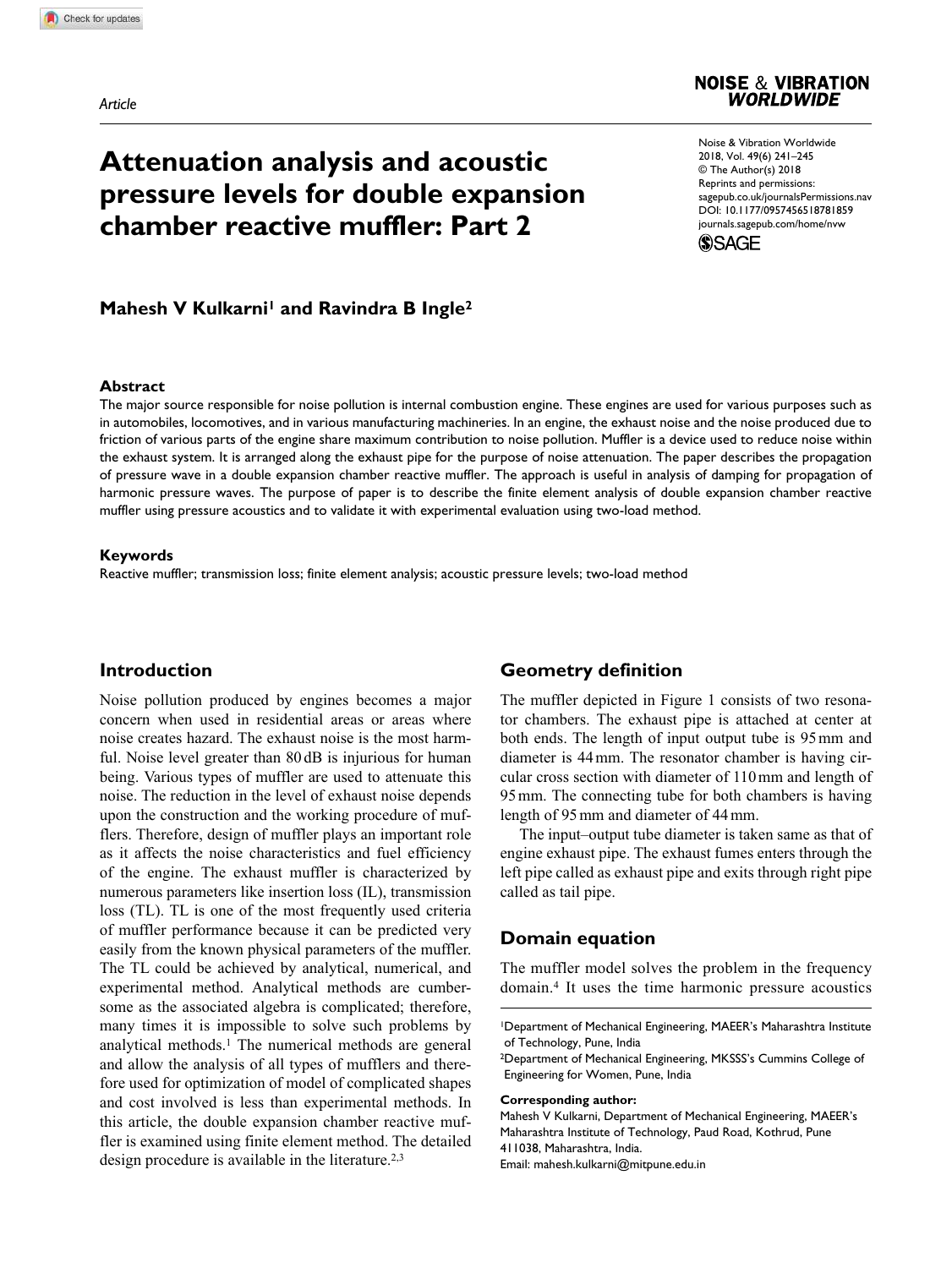

**Figure 1.** Double expansion chamber reactive muffler. The reactive muffler.

application mode. The equation for the model is given by

$$
\nabla \left( -\frac{\nabla p}{\rho} \right) - \frac{\omega^2 p}{c_s^2 \rho} = 0 \tag{1}
$$

where  $\rho$  is density,  $C_s$  is the sound speed, and  $\omega$  is angular frequency.

## **Boundary conditions**

The boundary conditions are of three types

1. The model uses sound hard (wall) boundary conditions at the solid boundaries, in this case the outer walls of resonator chamber and pipes

$$
\left(-\frac{\nabla p}{\rho}\right) \cdot n = 0 \tag{2}
$$

2. The boundary condition at the inlet involves the combination of incoming and outgoing plane waves

$$
n \cdot \frac{1}{\rho_0} \nabla p + ik \frac{p}{\rho_0} + \frac{i}{2k} \Delta_T
$$
  

$$
p = \left\{ \frac{i}{2k} \Delta_T \cdot p_0 + \left[ 1 - (k \cdot n) \right] ik \frac{p_0}{\rho_0} \right\} e^{-ik(k \cdot r)} \quad (3)
$$

where  $\Delta_T$  is boundary Laplace operator, *i* is the imaginary unit, and  $p_0$  represents the applied outer pressure. As long as the frequency is kept below the cut-off frequency for the second propagating mode in the muffler, this boundary condition is valid.



**Figure 2.** Meshed model of double expansion chamber

3. The model specifies the outgoing plane wave at the outlet boundary

$$
n \cdot \frac{1}{\rho_0} \nabla p + i \frac{k}{\rho_0} p + \frac{i}{2k} \Delta_T \cdot p = 0 \tag{4}
$$

# **Meshing**

The required boundary conditions are applied to the model and then meshing is performed. The option of physics controlled mesh is chosen and finer size is allocated for meshing. The maximum and minimum element size for meshing is 26.1 and 1.9 mm, respectively. Figure 2 shows the three-dimensional (3D) meshed model for double expansion chamber reactive muffler.

The equation for analyzing the attenuation (dB) of acoustic energy (also known as TL) is given by  $4-6$ 

$$
d_w = 10 \log \frac{w_0}{w_i} \tag{5}
$$

where  $w_0$  denotes outgoing power at outlet and  $w_i$ denotes incoming power at inlet. These quantities can be calculated by taking integral over corresponding surface as follows

$$
w_i = \int_{\partial \Omega} \frac{p_0^2}{2\rho c_s} dA \tag{6}
$$

and

*w* 

$$
\nu_o = \int_{\partial \Omega} \frac{|p|^2}{2\rho c_s} dA \tag{7}
$$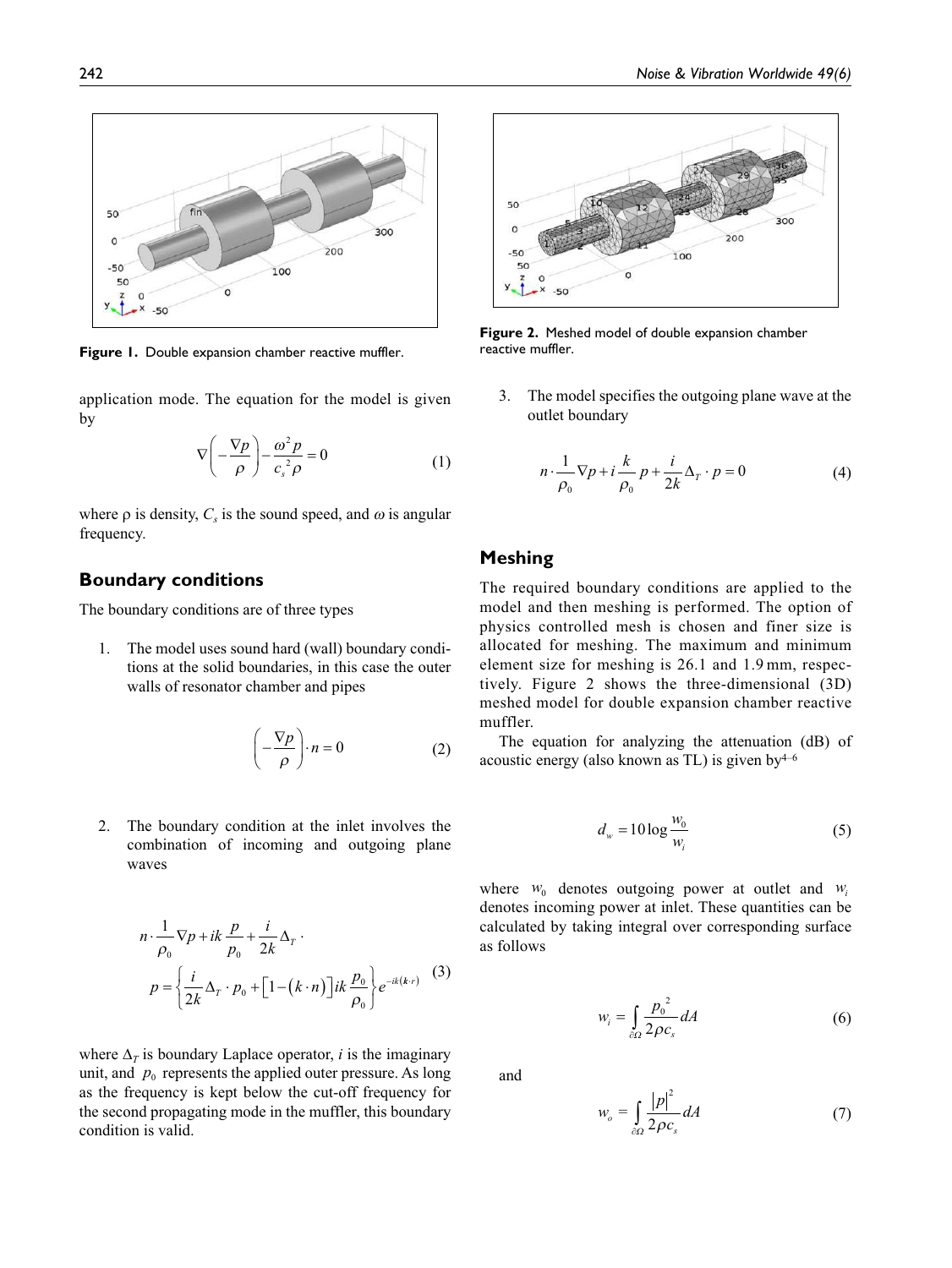

**Figure 3.** Acoustic pressure level (Pa) at 1501 Hz.



**Figure 4.** Sound pressure levels (dB) at 1501 Hz.

#### **Post processing of numerical analysis**

Figure 3 shows the acoustic pressure levels, absolute pressure, for the double expansion chamber reactive muffler and Figure 4 shows sound pressure level in the muffler. The variation in color indicates change in pressure which is useful in determining the presence of resonance inside the muffler.

Figure 5 shows the plot of total acoustic pressure field for the muffler. Figures 3–5 shows plots corresponding to frequency of 1501 Hz. A 3D analog of an isoline is called as isosurface. This surface represents points of constant value within volume of space of muffler (in present study, it is pressure); in other words, it is a level set of a continuous function whose domain is 3D space. For the representation as in Figure 5 ,the model was set to a total of 10 levels.

Figure 6 shows the result of attenuation of the muffler, a parametric frequency study for the case of an empty muffler without any absorbing material. The plot depicts that for most low frequencies, the damping works rather well, with the exception of a few distinct dips where the muffler chamber displays resonances. The maximum TL occurs between the frequency range of 800–900 Hz.



**Figure 5.** ISO surface-total acoustic pressure field.

At frequencies higher than approximately 1501 Hz, the plot's behavior is more complicated and there is generally less damping.

#### **Experimental analysis**

The experimental analysis is carried out using the twoload method. The two-load method is based on the transfer matrix approach.<sup>6</sup> Using the transfer matrix method, one can readily obtain TL of any muffler using four-pole equations from the four positions of microphones. The setup for experimental analysis consists of (1) system for noise generation, (2) system for noise propagation, and (3) system for noise measurement. The main components of setup are sound source, amplifier, FFT analyzer, and impedance tube [ref Part 1]. The experiment is performed for frequency range of 1–2000 Hz. A signal generated in analyzer is random noise signal, which is directed to the speaker through amplifier. The speaker converts the signal into sound wave which travels through impedance tube and muffler. The microphones collect the sound pressure signals and after amplifying them, transmit to FFT analyzer. In the experimental analysis, two microphones are used to apply random excitation technique; the transfer functions which are obtained are used directly to four-pole elements to calculate the TL. The TL is calculated experimentally using equation

$$
TL = 20 \log_{10} \left[ \frac{1}{2} \left( \left| A_{14} + \frac{B_{14}}{\rho c} + \rho c \, C_{14} + D_{14} \right| \right) \right] \tag{8}
$$

# **Results and conclusion**

Figure 7 shows the TL curve obtained for the experimental analysis. The curve in red line shows TL obtained through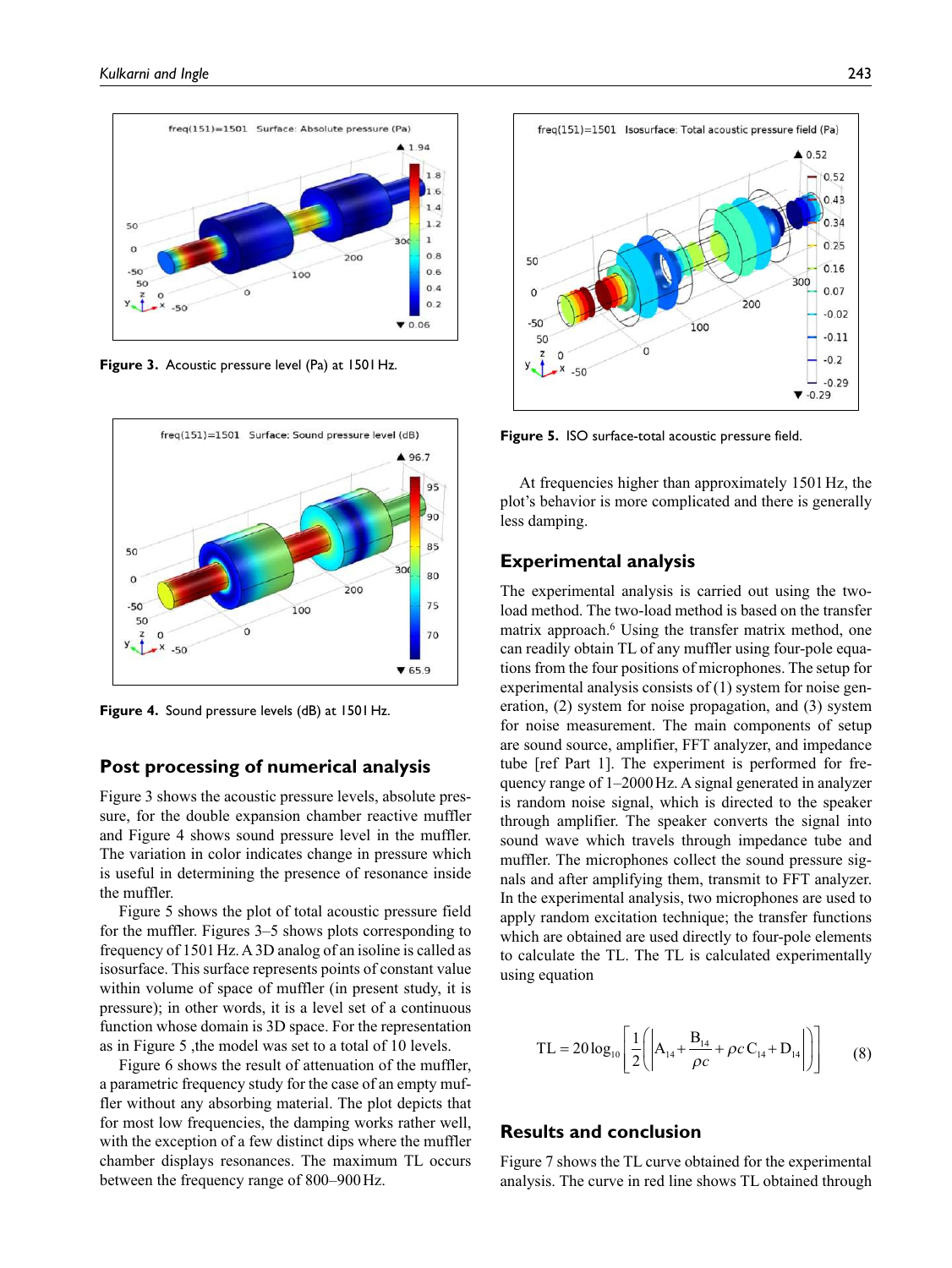

**Figure 6.** Attenuation of muffler as a function of frequency.



**Figure 7.** TL curve for experimental analysis.

numerical analysis, while the curve in blue line shows the TL obtained through experimental analysis. The TL at 800 Hz (design frequency) is 30.55 dB, while the TL calculated using numerical analysis is 25.73 dB. The percentage error calculated is 15.77% which shows that the experimental results calculated are in good agreement with the numerical analysis.

In this research article, the double expansion chamber reactive muffler is analyzed with finite element analysis using pressure acoustics and the result is verified with experimental analysis using two-load method. The results obtained through experimental analysis agreed well with numerical analysis. The small deviation in experimental

result from that of numerical result may be attributed to leakage of sound from impedance tube to the surrounding, problems in generating white noise from FFT, inaccurate surface finish quality of impedance tube. From the result, it is concluded that for most low frequencies, the damping works rather well, with the exception of a few distinct dips where the muffler chamber displays resonances.

At frequencies higher than approximately 1501 Hz, the plot's behavior is more complicated and there is generally less damping. This is due to reason that for such frequencies, the muffler supports longitudinal resonances as well as cross-sectional propagation modes.

#### **Declaration of conflicting interests**

The author(s) declared no potential conflicts of interest with respect to the research, authorship, and/or publication of this article.

#### **Funding**

The author(s) received no financial support for the research, authorship, and/or publication of this article.

#### **References**

 1. Narayana TSS and Munjal ML. Prediction and measurement of the four pole parameters of a muffler including higher order mode effects. *Noise Control Eng J* 2005; 53(6): 240–247.